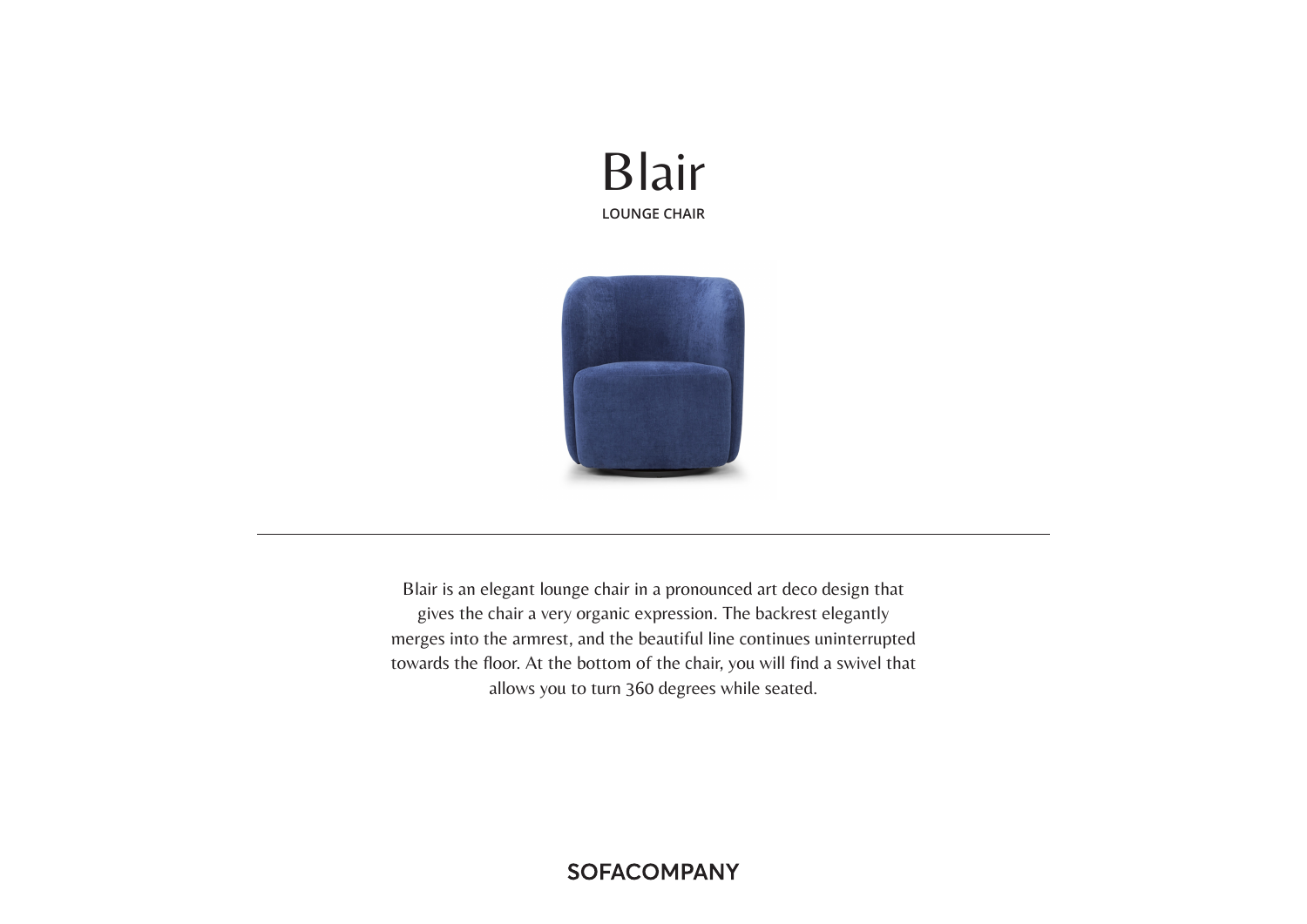### **MATERIAL COMPONENTS**

Frame: FSC wood 100% Foam: High Resilience Fire Retardant Foam Legs: Wood: FSC wood 100% Surface meets requirements of.: Reach, Painted: standard 16 CFR 1303 – PASS

#### **SAFETY AND STABILITY**

Our products are always developed and tested against EN 16139. 1 & 2. EN-1021 1 & 2, BS5852 0 & 1, CA TB 117-2013.

#### **PACKAGING MATERIAL & SHIPPING**

The use of packaging materials are minimized without compromising protection of the product during transport. Chairs and sofas are protected 760 in a cardboard box and when needed wrapped in a protective layer of recycled plastic. Shipping and transportation is in addition CO2 neutral.

**PACKAGE MEASUREMENTS** 88 x 80 x 77 cm, 31 kg

#### **WARRANTY**

Warranty against manufacturing defects (materials and craftsmanship) is standard as follows:

Frame: Lifetime Foam: 5 years Upholstery/Fabric: 5 years

Wear, tear and damages to the products are not covered under this warranty.

**TEXTILE** See our textiles here

## **DESIGNER** Cathrine Rudolph

#### **LOUNGE CHAIR**